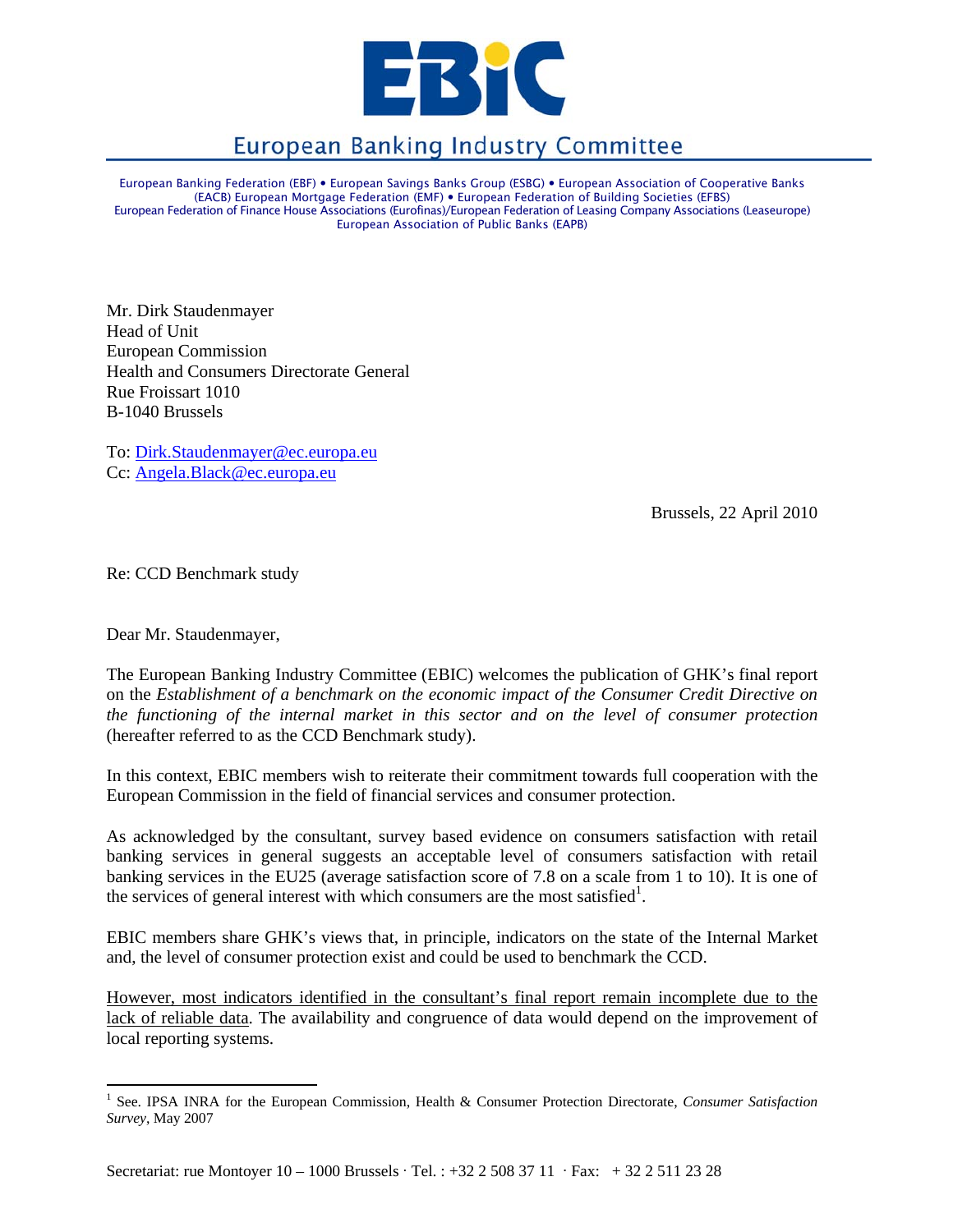

EBIC members recognise the inherent difficulty in conducting this study due to the lack or incomparability of data. Difficulty in comparing data is reinforced by divergences in market characteristics and local regulatory frameworks such as, for example, the existence of tax deductions, local subsidies for specific purchases, interest rates restrictions or, development of microcredit.

Against this backdrop, EBIC members wish to highlight some key issues for consumer credit providers:

## **1. Size and Structure of the Market**

The final report provides a snapshot of the market which in the opinion of EBIC contains a high number of statistical limitations which ought to be further clarified.

#### **1.1 Definition of consumer credit**

The term "consumer credit" is used invariably where in reality this definition may include numerous different items depending on the country in question and also on the statistical institution reporting the figures. These divergences in terms of how consumer credit itself is defined, classified and data summed across countries and reporting institutions obviously lead to inconsistencies when statistics are compiled and compared on a European basis. In this context, it is worth highlighting the complexity of local breakdowns.

For example, the figure presented in the report for consumer credit outstanding in Belgium in December 2008 (with "the National Central Bank" indicated as a source), encompassed the entire category of "Loans at up to one year" while such a breakdown does not only include loans related to consumer credit but also other types of short-term loans.

The figure presented for consumer credit outstanding in Sweden in December 2008 (with "the National Central Bank" indicated as a source) is much superior to the European Central Bank estimates. It seems that this figure has not been reported by the Swedish Central Bank. Therefore the difference with the European Central Bank estimates cannot be explained.

Without further clarifications on sources and explanations of all the segments that any aggregate figure covers in each case, the analysis is misleading.

#### **1.2 Estimation of consumer credit**

The estimation of consumer credit relies on local data collection processes. In this context, not all credit issuing institutions may be required to report to their central bank authority. The statistics collected typically only include the institutions which are required to report. Thus, there is little or no information available with respect to certain areas, in particular as regards what are referred to as "Other Financial Institutions" which include a wide range of financial corporations which do not receive deposits except from "Monetary Financial Institutions" only. Still, the scale of these "Other Financial Institutions" is important in several countries. However, it should be possible for all national regulators to provide such data in full.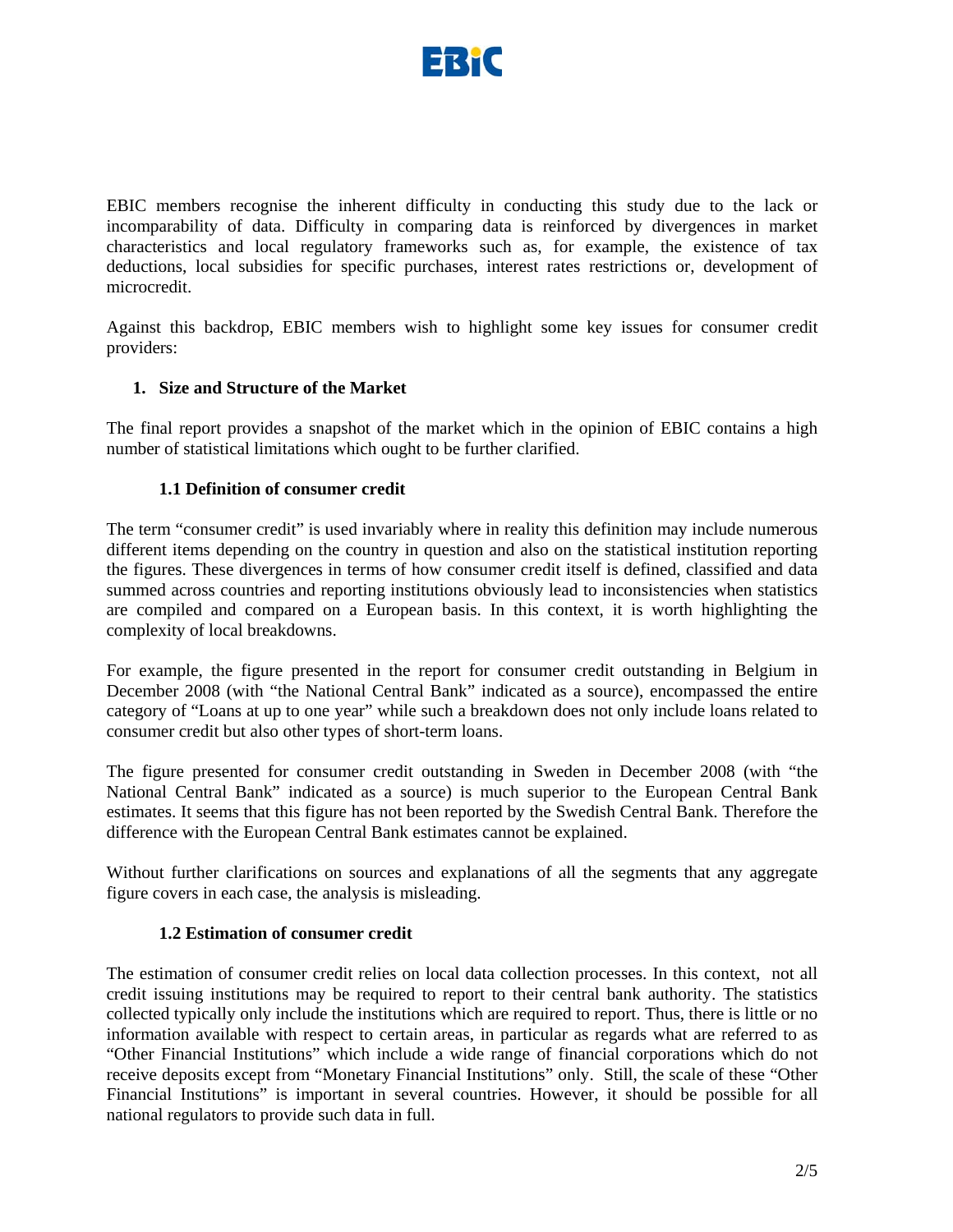

## **1.3 Selection of variables**

EBIC acknowledges the difficulty inherent in collecting information on lending institutions' new business. In this context, EBIC members therefore understand the use of credit outstanding as a benchmarking indicator.

However, it is clear that as far as the size of the market is concerned, figures showing consumer credit in terms of new business are those that are the most relevant. This is the only way to provide a true picture of consumer credit market developments over the last few years.

In parallel, we wish to stress the importance of interpreting variables in light of market characteristics. For example, the decrease of credits granted in France in 2009 was caused by a decrease in demand. This data should therefore not be used to demonstrate consumers' difficulties in accessing credit.

## **2. Product Offering**

EBIC members agree with the consultant's conclusions that differences in consumer needs between countries and market characteristics influence the diversity of products on offer. As a result, consumers demand for a specific product might be extremely high in country A while remaining limited in neighbouring country B. Credit cards are a good example of this situation.

The industry therefore suggests that the benchmark provides penetration rates for a sample of products (i.e. the benchmark should not be limited to credit cards).

#### **3. Switching**

EBIC members are committed to promoting a competitive environment for Europe's retail banking and financial institutions in the full recognition that competition improves banks and financial institutions' efficiency, lowers prices and drives product diversity and innovation. As an important condition for competitive retail banking and financial markets, consumers have to be able to seize the best offers on the market.

The industry strongly believes that although the ease with which consumers can change financial services provider is crucial for competition, it does not necessarily lead to high levels of customer mobility.

The final report provides the results of Eurobarometer 243 on consumers' views on switching services including credits longer than one year and excluding mortgage loans.

We fail to understand the exact circumstances in which borrowers would exercise their mobility as regards consumer credit products. Though many consumer credit arrangements may be settled for a period of more than one year, most of them remain short term agreements compared to other retail lending agreements.

In this context, we seek clarity on whether the analysis of consumers switching behaviour refers to consumers changing credit provider after they have been discharged from their contractual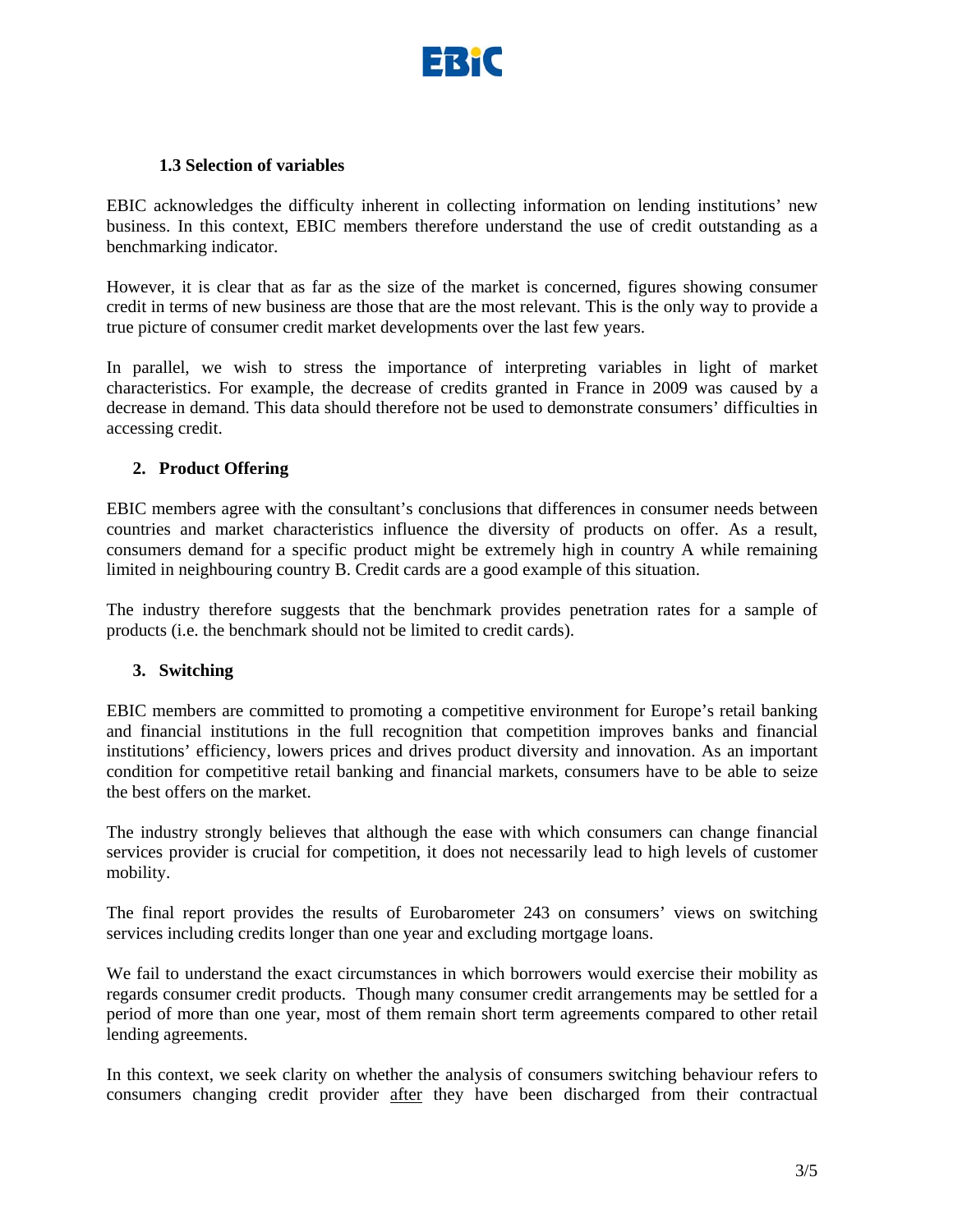

obligations (i.e. the loan has been fully repaid) or before completion of the contract (i.e. the loan is still outstanding).

In the latter situation, switching providers implies applying for a new loan to refinance existing obligations. Such a process is therefore far more sophisticated both for consumers and retail financial services institutions than for other forms of switching (e.g. current accounts, standards means of payment). This obviously requires for both parties to enter into a new lending transaction.

The refinancing of existing obligations is not proposed by all lending institutions and remains, for short-term lending agreements, an uncommon practice in most European markets. In specific circumstances, consumers may wish to enter into a consolidation process where multiple debts are brought together. This is not an unusual process but it should be seen as a response to specific needs (e.g. replace multiple debt repayments with a single monthly payment, cut monthly costs, secure a fixed interest rate etc.) and should not be considered as a standard switching practice

When assessing customers' mobility in relation to consumer credit products it is therefore vital to take into account local market specificities including offers, usage of products and customers' expectations.

For example, in those markets with high credit card penetration rates, consumers may usually have the option to transfer their credit cards debts to other providers. While this is common practice in the UK, it is largely absent in other European markets either due to low penetration rates for credit cards, a completely different usage of the product or applicable legal framework.

#### **4. Complaints**

## **EBIC members agree in principle that the level of consumer complaints is an important indicator of consumer satisfaction and a useful tool to identify concrete difficulties experienced by borrowers.**

However, it is worth highlighting that official statistics on consumer credit complaints are largely absent. The number of complaints per country, as reported by the consultant, cannot be used as a reliable benchmark.

The nature of collected data does not provide a consistent picture of the number of complaints addressed by borrowers on consumer credit agreements. The data reported in the study either includes complaints related to all banking/financial services, complaints covering all credit related issues (incl. mortgages) or product-specific complaints (i.e. for example including credit cards but excluding other consumer credit products).

In all cases **the reported data does not correspond to the number of complaints filed by consumers in the field of consumer credit** (i.e. restricted to consumer credit products provided by all types of institutions).